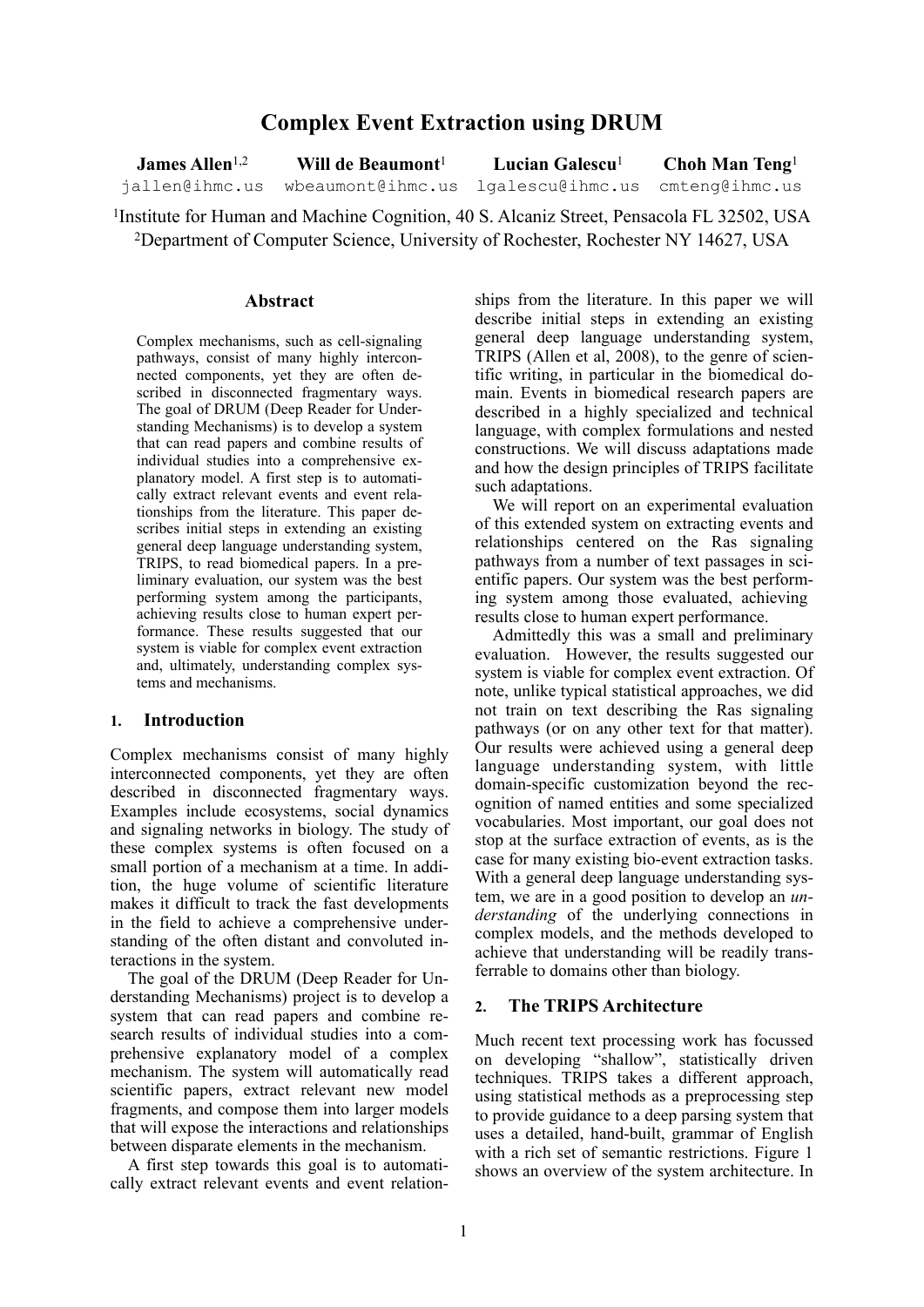

Figure 2. The logical form produced by DRUM of the sentence "*ASPP2 can be phosphorylated at serine 827 by MAPK1."*

the rest of this section we will describe briefly the main components of the system. The content extractor, customized for biomedical text, will be discussed in more detail in Section 4.

#### **2.1. Parser**

The TRIPS grammar is a lexicalized context-free grammar, augmented with feature structures and feature unification. The grammar is motivated by X-bar theory (Jackendoff, 1977), and draws on principles from GPSG (Gazdar et al., 1985), for example head and foot features, and HPSG (Pollard and Sag, 1987, 1994). The search in the parser is controlled by a set of hand-built preferences encoded as weights on the rules, together with domain-general selectional restrictions (encoded in the lexicon and ontology) to eliminate semantically anomalous sense combinations.

The TRIPS parser uses a packed-forest chart representation and builds constituents bottom-up using a best-first search strategy similar to A\*, based on rule and lexical weights and the influences of the front end components (described below).

The parser constructs from the input a logical form, which is a semantic representation that captures an unscoped modal logic (Allen, 1995; Manshadi et al., 2008). The logical form includes the surface speech act, semantic types, semantic roles for predicate arguments, and dependency relations. Consider the sentence:

#### *ASPP2 can be phosphorylated at serine 827 by MAPK1.*

Figure 2 is a graphical depiction of the logical form of this sentence produced by DRUM. The nodes in the graph represent the word senses and ontology types, together with quantification information, and the edges represent semantic role relations. Of particular interest are two of the core semantic roles: AGENT (here, *MAPK1*), identifying objects that play a causal role in an event; and AFFECTED (here, *ASPP2*), identifying objects that are changed as part of an event. Other roles also provide key information that needs to be extracted. For instance, LOCATION identifies the molecular site (here, *serine 827*) or cellular location (e.g., *cytoplasm*) associated with an event of interest. The logical form also captures tense, modality and aspect information, which is crucial for determining, for example, whether a statement is a stated fact, a conjecture or a possibility (as indicated by the modality).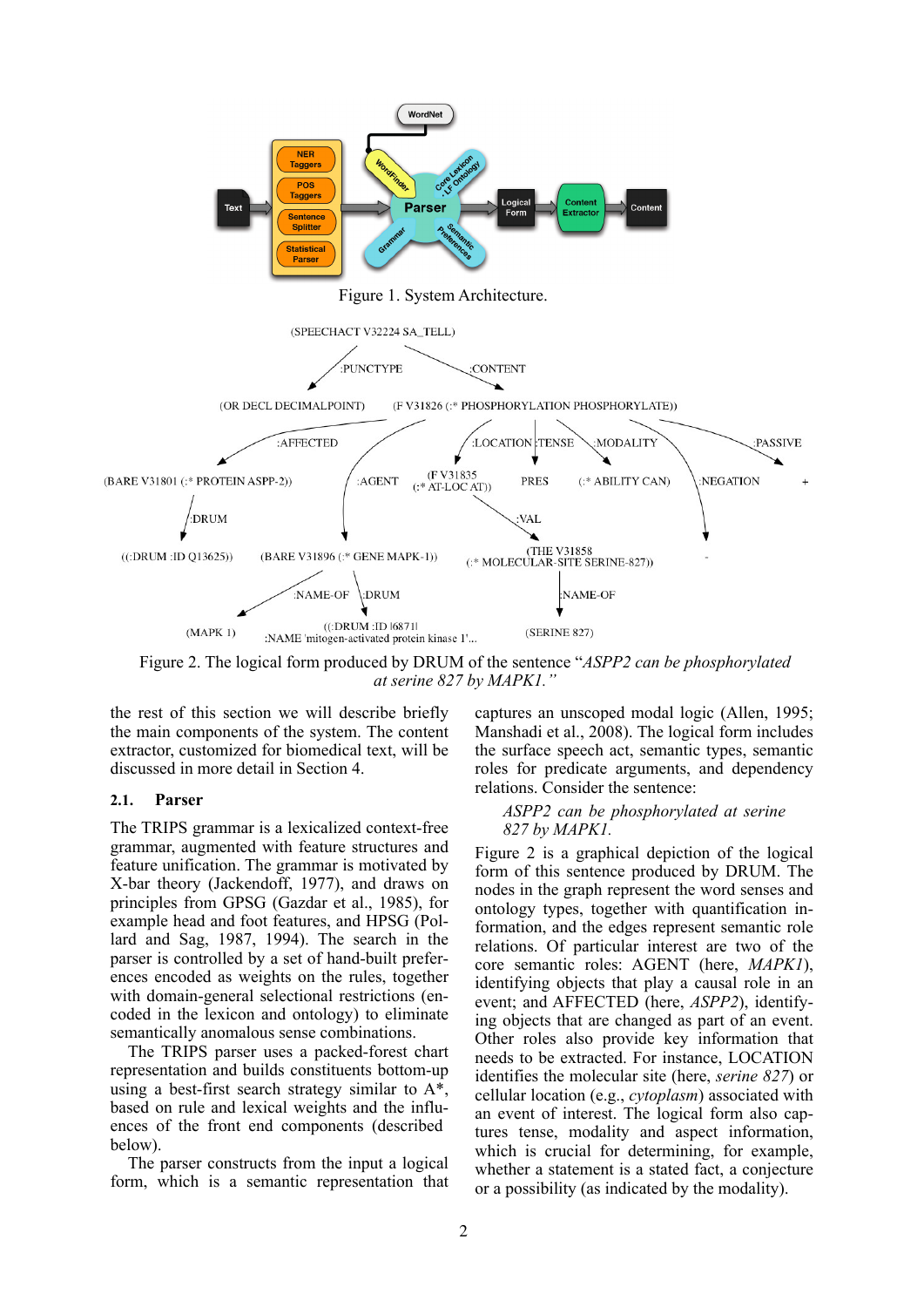

Figure 3. A subset of the TRIPS upper event ontology, showing core roles

### **2.2. Ontology and Lexicon**

The parser draws on a general purpose semantic lexicon and ontology which define a range of word senses and lexical semantic relations. The core semantic lexicon was constructed by hand and contains approximately 7,500 lemmas (generating approximately three times that many words) and 2,000 concepts in the ontology.

The ontology is organized hierarchically and each ontology concept has associated with it possible semantic roles and selectional preferences that further refine the concept. For instance, it can be specified that the AFFECTED role of *phosphorylate* may only take a physical object that is part of a molecule (e.g., a protein or a molecular site). Figure 3 shows a portion of the TRIPS upper ontology for events and their associated core semantic roles.

A TRIPS lexicon entry is composed of two key parts. The first is the ontology type of the word sense, and it receives the roles and restrictions specific to its ontology type together with those inherited from its ancestors in the ontology hierarchy. The second is the grammatical constructions that the word can participate in, in the form of rules that map syntactic patterns to instantiations of objects from the ontology.

#### **2.3. Extending the Lexicon**

To attain broad lexical coverage beyond its handdefined core lexicon, TRIPS uses input from a variety of external resources, some of which will be described in the next sections. Using the builtin subsystem *WordFinder,* TRIPS can augment its lexicon by dynamically building lexical entries with plausible semantic and syntactic structures for virtually any word in WordNet (Fellbaum, 1998), thus extending its coverage to over 100,000 words.

For words not in the core lexicon, WordFinder uses a hand-built mapping between the hypernym information in WordNet (for all the WordNet senses) and the TRIPS ontology. For each identified TRIPS class it gathers all the possible constructions that words of this class in the TRIPS lexicon participate in. It then generates a set of lexical entries for the unknown word by combining each possible ontological class with each possible construction for that class. While this procedure may over-generate, the key is to include the correct constructions among the generated possibilities, since these correct constructions will be the ones realized in parsing sentences (for more information see Allen, 2014).

#### **2.4. Front End Components**

To support more robust processing and domain configurability, the core system has the capability to incorporate a variety of statistical and symbolic natural language processing components in the front end, as well as domain-specific components such as specialized named entity recognizers. These include several off-the-shelf natural language tools such as the Shlomo Yona sentencizer<sup>1</sup>, the Stanford part-of-speech tagger (Toutanova and Manning, 2000), the Stanford named-entity recognizer (NER) (Finkel et al., 2005) and the Stanford Parser (Klein and Manning, 2003). The output of these and other spe-

<sup>1</sup> http://search.cpan.org/~kimryan/Lingua-EN-Sentence-0.29/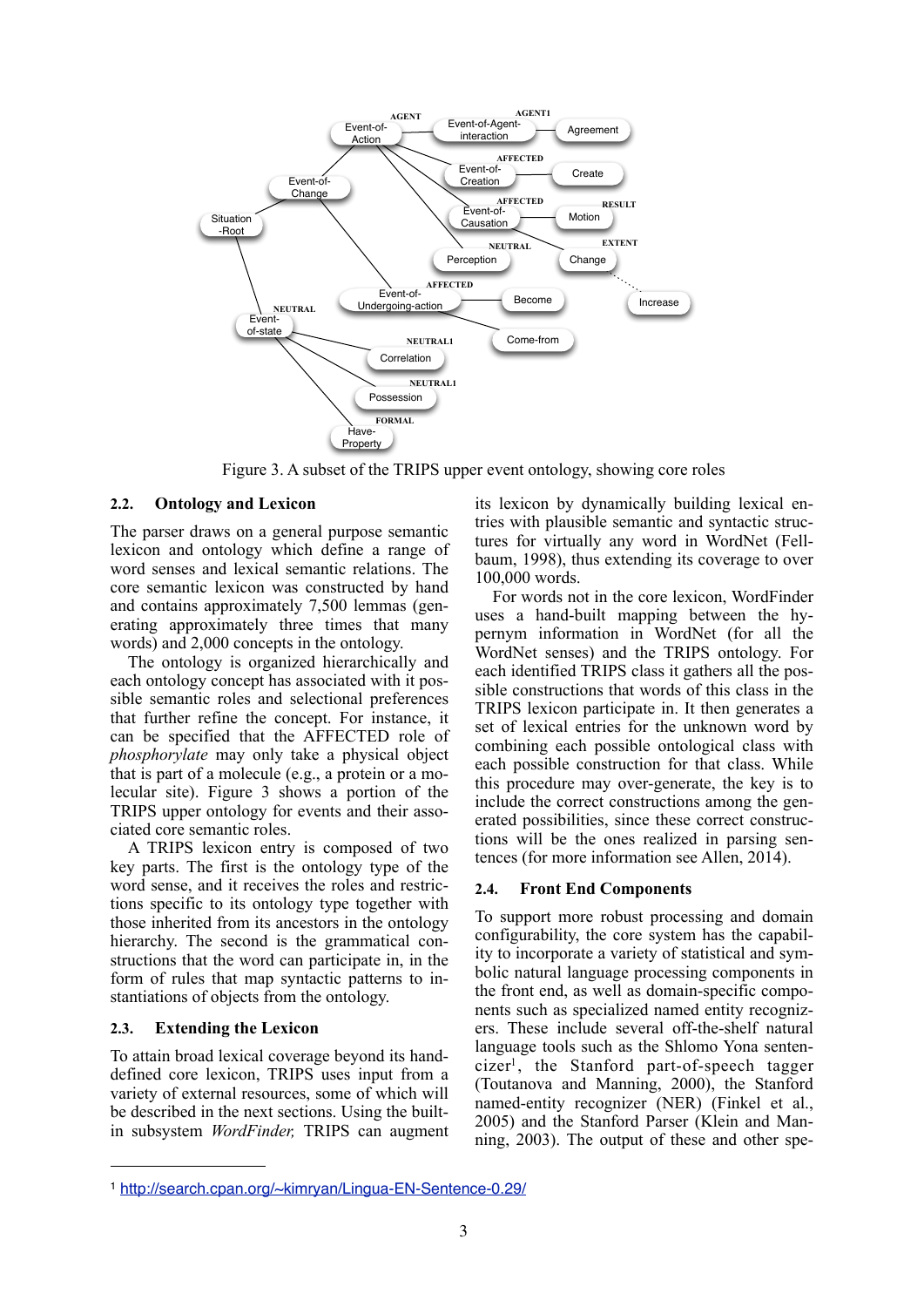| <b>Resource</b>                                                                 | <b>Entities</b>                                                                                                                       | <b>References</b>        |
|---------------------------------------------------------------------------------|---------------------------------------------------------------------------------------------------------------------------------------|--------------------------|
| <b>BRENDA Tissue Ontology</b>                                                   | tissues, cell types, cell lines                                                                                                       | Gremse et al., 2011      |
| Cell Ontology (CL)                                                              | cell types                                                                                                                            | Diehl et al., 2011       |
| (ChEBI)                                                                         | Chemical Entities of Biological Interest chemicals, molecule types, cell components                                                   | Degtyarenko et al., 2008 |
| Gene Ontology (GO)                                                              | molecular functions, biological processes, path-<br>ways, cell components, macromolecular complexes                                   | Ashburner et al., 2000   |
| HUGO Gene Nomenclature (HGNC)                                                   | genes                                                                                                                                 | Gray et al., 2015        |
| Medical Subject Headings (MeSH®),<br><b>Supplementary Concept Records (SCR)</b> | drugs and chemicals                                                                                                                   | Lipscomb, 2000           |
| neXtProt                                                                        | cell lines, protein families                                                                                                          | Gaudet et al., 2015      |
| Pfam                                                                            | protein families                                                                                                                      | Finn et al., $2014$      |
| Proteomics Standards Initiative for Mo-<br>lecular Interaction (PSI-MI)         | molecular interactions, molecule type, macro-<br>molecular complexes, genes and proteins, biologi-<br>cal roles, units of measurement | Hermiakob et al., 2004   |
| UniProtKB (Swiss-Prot)                                                          | proteins                                                                                                                              | Uniprot Consortium, 2014 |

Table 4. Sources of domain-specific terminology/concepts and the types of entities incorporated into the TRIPS ontology

cialized preprocessors (e.g., a street address recognizer) is sent to the parser as advice. The parser then decides whether to follow these pieces of advice as it searches for the optimal parse of the sentence.

## **3. Extensions and Customization for the Biomedical Genre**

We describe below several extensions to the general TRIPS system to better handle the text characteristics of the biomedical literature.

## **3.1. Genre Specialization**

The chart produced by the parser is searched using a dynamic programming algorithm to find the least cost sequence of constituents according to a cost table that can be varied by genre. For instance, in dialogue systems speech acts such as CONFIRM (e.g., ok) or GREET (e.g., hello) are expected. For papers in the biomedical domain, such speech acts almost never occur and thus are discounted in favor of TELL statements. Similarly, in dialogue systems utterances are expected to be fairly short and colloquial, whereas in scientific text the sentence structures are expected to be much more formal and involved. The parameters for parsing and the cost table are set accordingly.

In addition, the system can choose to incorporate different front end components. For instance, for the biomedical literature a street address recognizer would not be very useful, but a named entity recognizer for protein names would be most crucial.

Such customizations not only optimize the parser efficiency, but also reduce the potential ambiguities the parser has to deal with, since each additional component offers additional, potentially conflicting, advice the parser has to take into account.

## **3.2. Lexicon and Ontology Enhancements**

The biomedical domain uses specific terminology that is outside the core TRIPS lexicon and ontology. We extended the system's coverage by incorporating domain-specific terminology, with mappings to TRIPS ontology classes. In some cases we introduced new ontology categories to accommodate domain-specific concepts. Table 4 lists the resources used, as well as the types of entities mapped to the TRIPS ontology. Some of these resources organize concepts in ontologies (e.g., using the OBO format (Smith et al., 2007)); for these, we grafted the relevant nodes onto the TRIPS ontology (see Blaylock et al., 2011). For example, most GO biological processes are mapped to the existing TRIPS ontology category ONT::event-of-change; however, children of GO:0007165 (signal transduction) are names/ types of signaling pathways, and they are mapped to ONT::signaling-pathway—a domainspecific category newly added to the TRIPS ontology. Controlled vocabularies for single entity types (e.g., neXtProt's Cellosaurus) were mapped to single TRIPS ontology types (e.g., ONT::cell-line).

In addition, we used the SPECIALIST lexicon (McCray et al., 1994) for obtaining syntactic category information about domain-specific lexical items, which is helpful during parsing; however, since SPECIALIST does not include semantic information, the lexical entries are not mapped into the TRIPS ontology.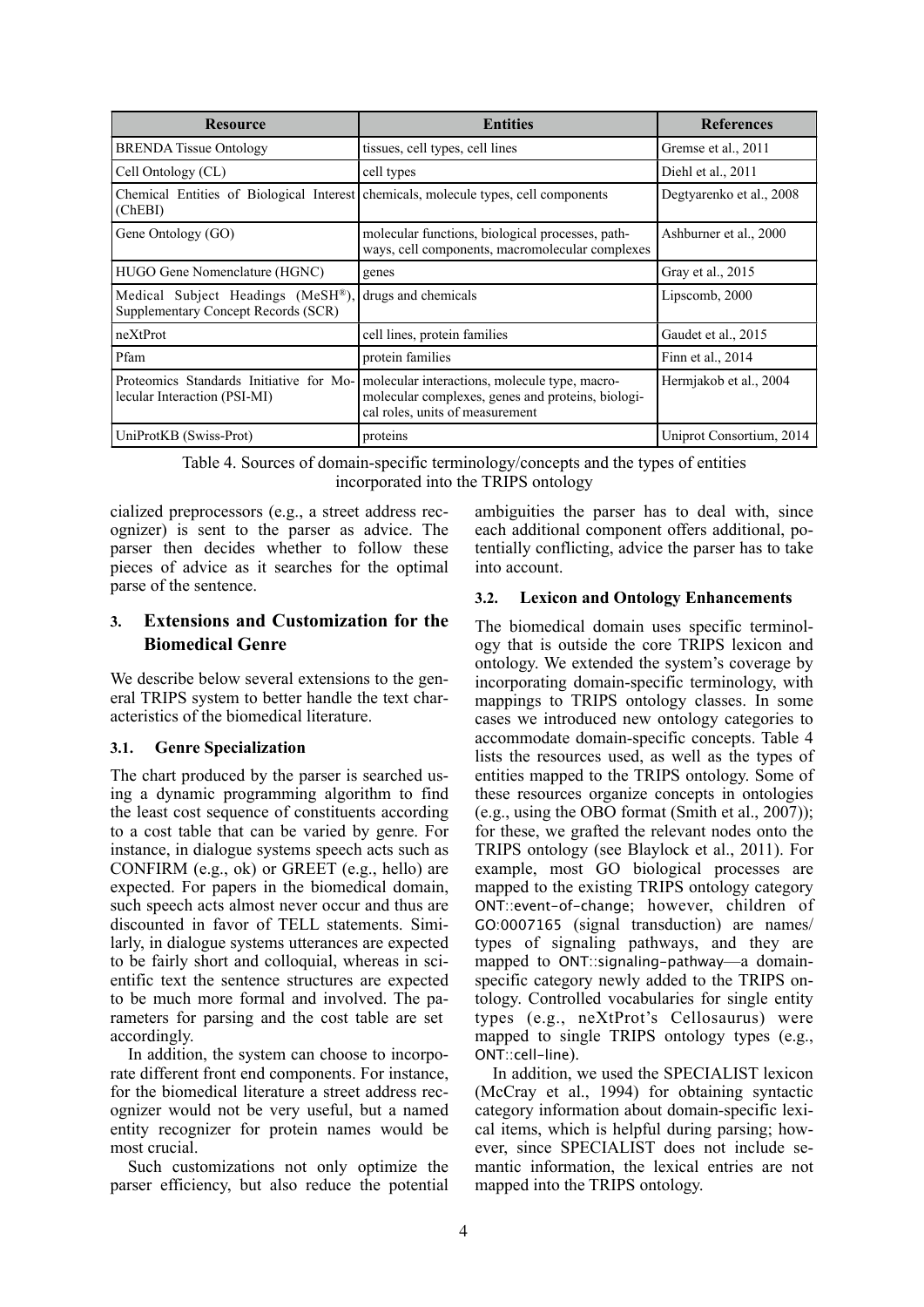

Figure 5. The logical form of "*RAS activation regulates ASPP2 phosphorylation."* and the events and terms extracted by DRUM.

## **3.3. Specialized Constructions**

The TRIPS component *WordFinder* can construct lexical entries for words not explicitly found in the core lexicon, using a mapping between WordNet and the TRIPS ontology. This mechanism provides broad coverage of words in general use. However, certain "everyday" words have specialized usage in biology. For instance, "association" is not just a vague relationship but a specific kind of binding between molecules. Some other words are used in idiosyncratic constructions. For instance, "the protein localizes to the nucleus", which means the protein exists in the nucleus, required a novel syntactic template (and semantic characterization). These words pose particular difficulties for our system as our automatically derived general constructions would be inadequate. For such cases we often have to provide hand-tailored lexical entries with appropriate syntactic templates and semantic restrictions to distinguish the everyday and biological senses of the words.

#### **3.4. Handling Nominalizations**

Nominalization is prevalent in the biomedical genre (see for instance the example sentence in Figure 5). The TRIPS parser has a general mechanism for handling verb nominalizations.

This is enabled by the fact that the ontological information is identical between the verbal and nominal forms of the same event (e.g., *dominate* and *dominance*). The only difference between verbal and nominal forms is the grammatical linking rules involved. For instance, for verbal forms the subject of a certain verb might map to the AGENT role, and the direct object to the AF-FECTED role. In nominalizations, the possessive would map to the role identified with the subject of the verbal form, and the object of an *of* prepositional phrase would map to the role identified with the direct object of the verb. While there are a number of different constructions used with nominals, they appear to be generic across the entire set of nominalizations, and a set of a dozen or so generic rules is all that is needed. In addition, virtually all adjunct modifications (e.g., *for three hours*) apply equally well to both verbal and nominal forms using the same adverbial modification rules in the grammar.

## **4. Event Extraction**

From the logical forms produced by the extended TRIPS parser we need to extract the events and event relationships of interest. Because much of the variation expected in sentence constructions is handled by the extended TRIPS system, we are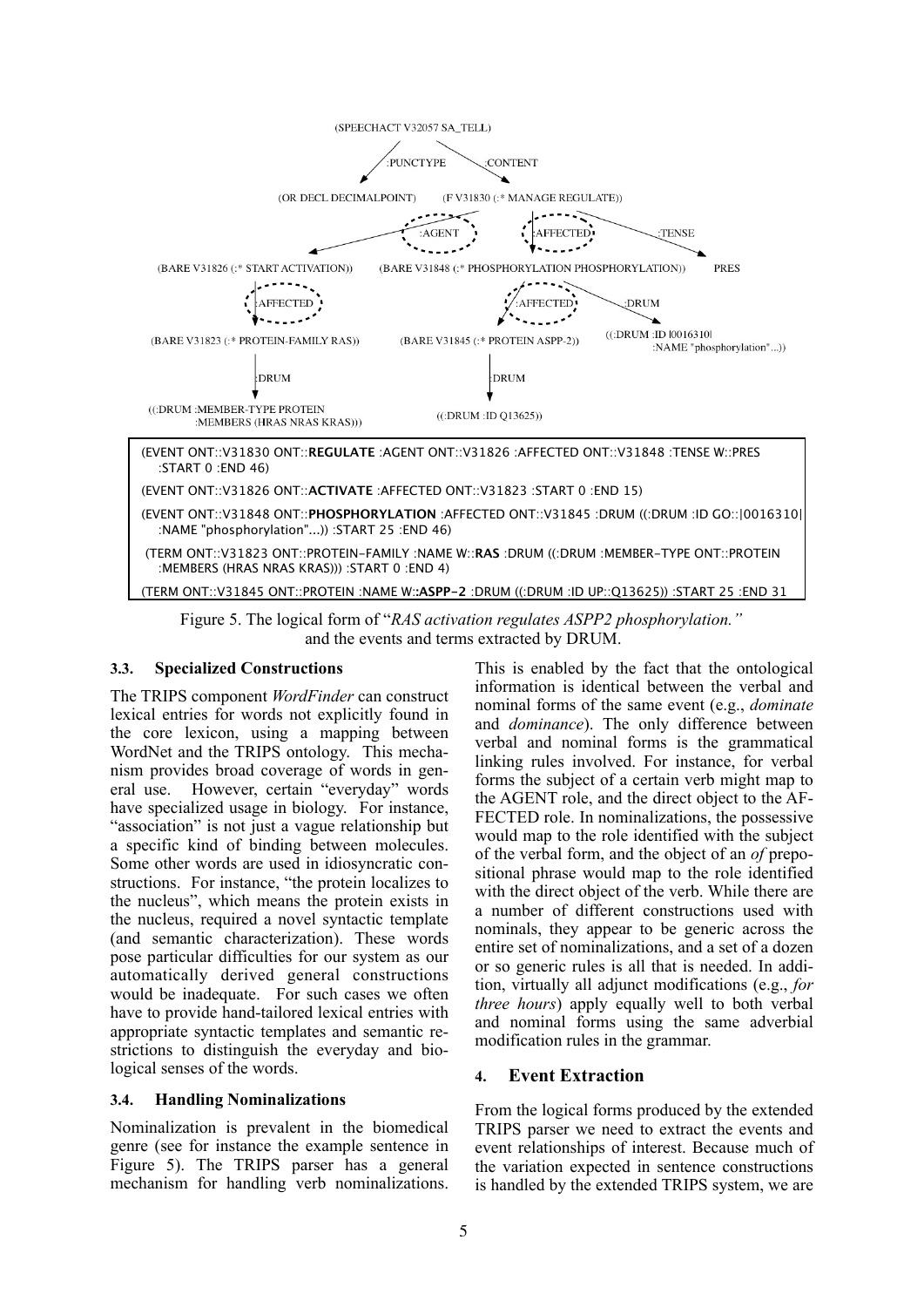rule-activate (40): ACTIVATE(AGENT, AFFECTED) ← [ONT::start ONT::start-object] (AGENT, AFFECTED) rule-decrease (20): DECREASE(AGENT, AFFECTED) ← [ONT::decrease] (AGENT, AFFECTED)

#### Figure 6. Specification of the extraction rules for two event types

able to use a relatively compact specification for defining the events and relationships of interest, while coping with fairly complex and nested formulations.

#### **4.1. An Example**

Consider the sentence:

#### *RAS activation regulates ASPP2 phosphorylation.*

whose logical form is depicted in Figure 5. There are three events in this sentence: the central *regulation* event and two nested events, *activation* and *phosphorylation,* that serve as the arguments to the *regulation* event. The extractions of the three events are also shown in Figure 5, together with the two terms, *RAS* and *ASPP2*, involved in the events. Note that the word "activation" is mapped to the TRIPS ontology type ONT::start. It is this ontology type that triggers the extraction rule for an ACTIVATE event (see Figure 6).

In addition to the AGENT and AFFECTED roles, the :DRUM slot provides DRUM-specific grounding information about the events and entities, mostly derived from bio-resources (see Section 3.2). For example, UP::Q13625 is the Uni-Prot identifier for the protein *ASPP2*.

#### **4.2. Extraction Rule Specification**

We capitalized on the TRIPS ontology and parser to develop a compact and easy-to-maintain specification of event extraction rules. Instead of having to write one rule to match each keyword/ phrase that could signify an event, many of these words/phrases have already been systematically mapped to a few types in the TRIPS ontology, using a combination of the TRIPS internal lexicon and the WordFinder component which allows us to attain the coverage of WordNet. For instance, *accumulate, gain, amplify, multiply, boost, double*, among others, all map to the TRIPS ontology type ONT::increase*.*

In addition, the parser handles various surface structures, and the logical form returned contains normalized semantic roles. For example,

*RAS activates RAF RAF is activated by RAS The activation of RAF by RAS Activated RAF RAF activation*

all are parsed into the same basic logical form with the semantic roles AFFECTED: *RAF* and, where applicable, AGENT: *RAS*. Thus, we

needed very few (often only one) extraction rule specifications for each event type, covering a wide range of words and syntactic patterns.

Finally, since most events of interest are events of action, the usage patterns of these event words are often essentially identical, modulo the ontology types that signify the events and (less often) the semantic roles that correspond to the event arguments. We generated these rules using a module with standardized rule components, parameterized by only the event-specific ontology types and semantic role mappings. For example, *X activates / decreases / regulates / phosphorylates Y*, though denoting different events, all exhibit the same basic structure with the main semantic roles AGENT and AFFECTED. Complements denoting for example molecular sites and cellular locations for the most part retain the same structure across event types.

Figure 6 shows the stylized specification of two event types, ACTIVATE and DECREASE. The ACTIVATE line is read as follows:

name of rule: activate priority of rule: 40 name of event to be extracted: ACTIVATE semantic role 1: AGENT semantic role 2: AFFECTED ontology types: ONT::start; ONT::start-object

where the rule priority determines which rule is selected when multiple rules apply, and the ontology types are those in TRIPS that map to the target event type (here, ACTIVATE). The semantic roles may have further constraints on the types that can fill these roles. For instance, only molecular and cellular participants (e.g., proteins, chemicals, nucleus) are of interest in the context of biological events.

Note the similarity between the information for ACTIVATE and DECREASE. The only difference between the two lines is the ontology types that represent the respective event types (ONT::start, ONT::start-object for the former and ONT::decrease for the latter). This compact representation makes it easy to specify, maintain and update the extraction rules.

These rules were developed from general principles rather than based on specific training samples on the Ras signaling pathways. They were subsequently augmented as we learned more about specific biological usages. Although we do base our rules on the biological literature, we emphasize that neither the extraction rules described above nor any of the domain-specific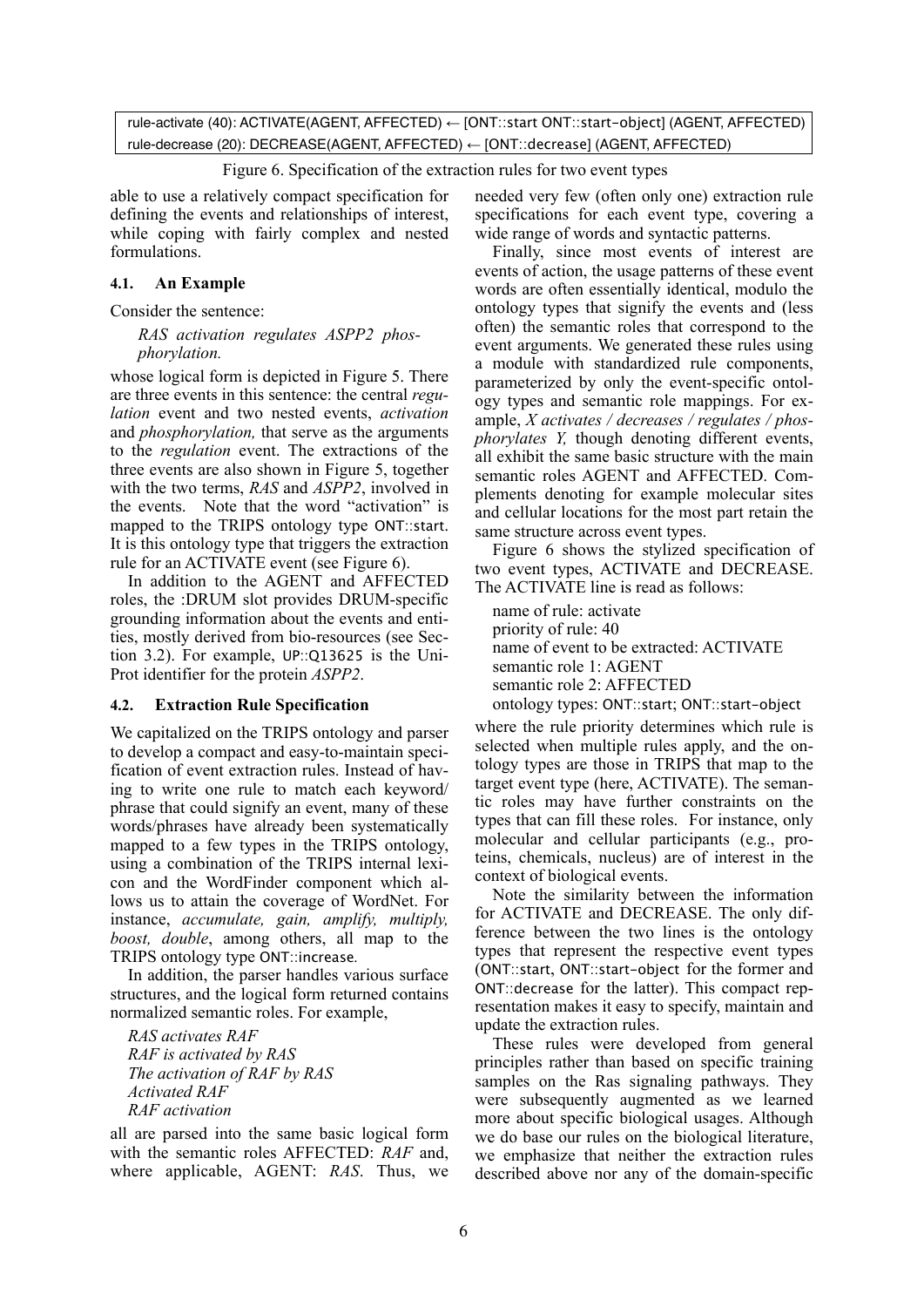

Figure 7. Overview of the end-to-end extraction and reasoning system.

*We and others have recently shown that ASPP2 can potentiate RAS signaling by binding directly via the ASPP2 Nterminus [2,6]. Moreover, the RAS-ASPP interaction enhances the transcription function of p53 in cancer cells [2]. Until now, it has been unclear how RAS could affect ASPP2 to enhance p53 function. We show here that ASPP2 is phosphorylated by the RAS/Raf/MAPK pathway and that this phosphorylation leads to its increased translocation to the cytosol/nucleus and increased binding to p53, providing an explanation of how RAS can activate p53 pro-apoptotic functions (Figure 5). Additionally, RAS/Raf/MAPK pathway activation stabilizes ASPP2 protein, although the underlying mechanism remains to be investigated.*

Figure 8. Example text passage for evaluation.

enhancements to our system discussed in Section 3 are specific to the language or mechanisms describing the Ras signaling pathways. Thus, we expect our system to have comparable performance on any input describing bio-molecular mechanisms.

#### **5. System Evaluation**

We participated in a preliminary evaluation of event extraction, in the context of "reading with a model". A biological model was given in Bio-PAX (Demir et al., 2010), BEL (Selventa, 2011), and English. Given a set of text passages from scientific papers on the Ras signaling pathways, the goal was to extract from these passages events (and their arguments) that were relevant to the given model and make explicit the links between the extracted events and the model.

BioPAX and BEL do not have the linguistically motivated features and expressivity needed for our approach. To minimize hand coding and to create a uniform system, we created our initial model by reading and processing sentences simplified from the given English model sentences, using the same process as for reading and extracting information from the test passages. The model entities and events such processed were then compared to the entities and events extracted from the text passages. Figure 7 shows an overview of the automated end-to-end extraction and reasoning system.

Two types of events were distinguished here: mechanistic (e.g., X binds to Y) and regulatory/ causal relationship (e.g., X increases Y). These were further classified with respect to the given model as: 1) new mechanism and 2) new relationship not in the model; 3) specialization and 4) corroboration of information in the model; and 5) conflict with the model. In addition, each result was to be accompanied by the supporting source text.

The reasoner aligned the extracted entities using their standardized identifiers (e.g., UniProt, HUGO, Gene Ontology). In addition, we derived the relationships between the model and text extractions based on the hierarchical organization of the event types. For instance, a regulation event subsumes a stimulation event, and thus "X regulates Y" corroborates "X stimulates Y" and the latter is a specialization of the former.

#### **6. Results**

Several passages, mainly from the results and discussion sections of two scientific papers, were selected as evaluation inputs. An example passage, from (Godin-Heymann et al., 2013), is shown in Figure 8.

The extractions and model comparisons were manually scored by a third party, based on the combined answers provided by two separate teams of biologists (30 events) and the addition of 5 events adopted from system submissions (see below). In "lenient" scoring for precision, incomplete results and results that were correct but irrelevant were excluded, whereas in "strict" scoring these results were counted as incorrect.

Eleven systems of varying degrees of automation participated in the evaluation. We have available only the lenient scores of other teams, as shown in Figure 9. For lenient scoring our system was the best performing system and our performance was close to human performance.

Note that although the human biologists had high precision, there was considerable nonoverlap between the answers they provided. This accounted for the approximately 0.50 recall for either of the human teams, using the pooled answers of the two teams as the gold standard.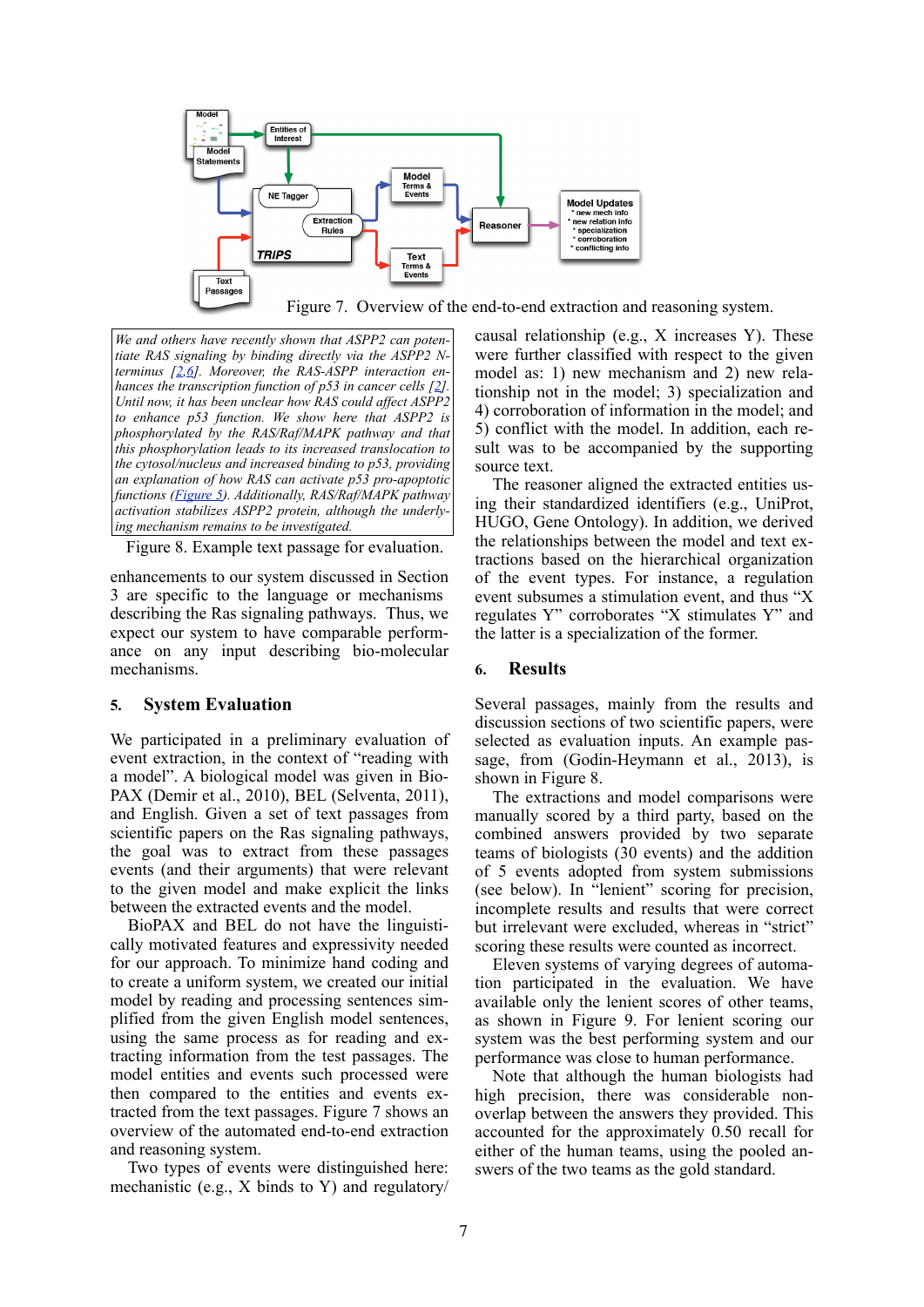

Figure 9. Evaluation results for eleven teams. The diamond ◆ represents the results of our system. The two topmost points are the manual scores of the two teams of human biologists.

Our precision, recall and F1 results for both the lenient and strict scorings are as follows:

| lenient  | .00 |  |
|----------|-----|--|
| (strict) |     |  |

#### **7. Analysis**

We believe precision is much more important than recall. A high precision system can generate valuable knowledge nuggets, even if it does not have high throughput, whereas output from a system with high recall but low precision cannot be trusted to be accurate. This is especially the case for such information-rich domains. Because of the huge volume of scientific literature, information is likely to be duplicated in multiple papers, and often also repeated in different forms in the same paper. Therefore, extracting (accurately) even a relatively small portion of the information in these papers could amount to a fair body of knowledge, even if we cannot extract everything from every sentence.

Our system showed promising performance on the evaluation data set. We achieved perfect precision, and recall close to the human experts. The modest recall even for the human experts indicated that this is a fairly difficult domain and there is not a clear-cut way to extract and encode the knowledge represented in these papers. In fact, after considering the submitted results, several additional events extracted by the systems but not by the human experts were incorporated into the gold standard.

We were able to extract some fairly complex, nested, events, similar to the one depicted in Figure 5. The ontology-based extraction and the lexical coverage extended by *WordFinder* allowed us to cope with a variety of expressions. For instance, from "*... ASPP2 can potentiate RAS signaling...*" we were able to map "potentiate" to an INCREASE event even though "potentiate" is not in the TRIPS core lexicon.

Another interesting example is "*... monoubiquitination abrogates GAP-mediated GTP hydrolysis*". This fairly complex sentence illustrates some of the strengths and weaknesses of our system. The system was able to extract two interleaving events:

ev1: REGULATE(AGENT: GAP; AFFECTED: ev2) ev2: HYDROLYSIS(AFFECTED: GTP)

In the raw processing we also had the following:

ev3: INHIBIT(AGENT: MONOUBIQUITINATION; AFFECTED ev2)

but we failed to identify *what* was being monoubiquitinated and thus were not able to include this extraction in our results. The answer, that *Ras* was being monoubiquitinated, could only be identified with more sophisticated discourse processing.

We identified several main reasons for omissions in our extractions: 1) fragmented parses due to the long and complex sentence structures common in scientific publications; 2) insufficient domain-specific background knowledge, including language patterns specific to biology; 3) need for improved discourse processing and coreference resolution; and 4) lack of inference capabilities and persistent memory of inferences made.

The last point can be illustrated by the sentence "*... the RAS-ASPP interaction enhances the transcription function of p53...*" Here we need to be able to deduce that RAS-ASPP interaction produces a complex of the two, which then participates in further reactions.

As a final example, to be able to make sense of the seemingly simple sentence "*We obtained similar results using K-Ras...*" we need to address all of the above issues. Due to space limitation we will not discuss here the ongoing work towards tackling these challenges.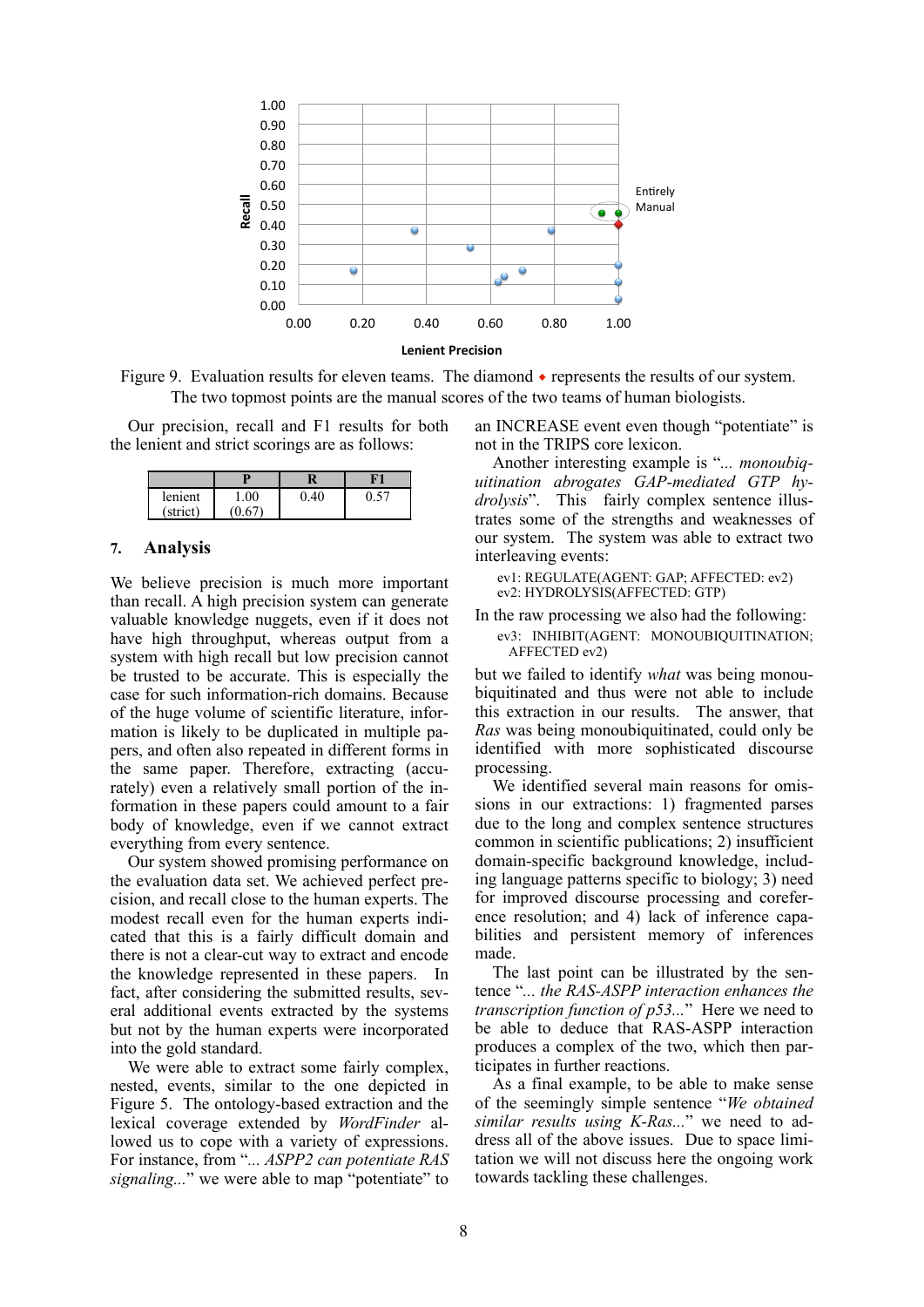#### **8. Related Work and Discussion**

With the advent of relatively successful text mining strategies (named entity recognition, information extraction and retrieval) for the recognition and normalization of biologically relevant entities, automatic extraction of more complex, relational information from the biomedical literature has become a very active area of research. Shared Tasks (STs) such as the Protein-Protein Interaction (PPI) Task introduced at BioCreative II (Krallinger et al., 2008) and the BioNLP GE-NIA Event Extraction Task (Kim et al., 2009; Kim et al., 2011; Kim et al., 2013) have spurred a lot of activity in this area, although examples of earlier work certainly exist.

The goal in the PPI task is to extract binary protein-protein interaction pairs from full-text articles. More general biological events (e.g., regulatory events) beyond PPI involve much more varied relationships between entities and, indeed, between events themselves, leading to complex nested structures. The BioNLP STs have evolved to include more complex types of events and arguments. The GENIA ST (in particular 2013 which included coreference) and the Epigenetics and Post-translational Modifications task (EPI) introduced in 2011 (Ohta et al., 2011) are similar to our task. However, there are significant differences, too. We were not provided with gold annotations for entities; all relevant entities (including drugs, cell lines, cell components, sites) had to be extracted, and most of them had to be grounded in a reference database. Protein families were also important, as was the relation between families and the member proteins. Not only were coreferences supposed to be resolved, but, as indicated in Section 5, sometimes complex inferences were required to obtain a target event. In summary, our task was not designed to accommodate specific Information Extraction (IE) techniques; rather, in our evaluation the gold standard was human performance.

We would like to stress that our goal goes beyond IE. The need for deeper semantic approaches has been recognized before (see, e.g., Ananiadou et al., 2010). Still, the field is dominated by ML classifiers (for a list of the topperforming systems in the three BioNLP STs held so far, see Ananiadou et al., 2014). This sometimes results in seemingly paradoxical results, where systems can extract with relatively good performance phosphorylation events, but not ubiquitination events because the training data did not contain enough examples of the latter (Kim et al., 2011).

Indeed, ontological information is rarely used in current systems. GenIE (Cimiano et al., 2005) is an early example of an ambitious ontologydriven system that attempts to identify events based on constructing a full semantic representation of the text (using a semantic lexicon and semantic restrictions), as well as relations between events (using discourse information). The ontology they used, however, was a small, domain-specific one. To our knowledge the system has not been tested on any of the more recent event extraction tasks.

Although semantic (deep) parsing techniques have been rarely used for bio-event extraction, we note the PPI extraction study by Miyao et al. (2009), who found an HPSG-based parser to outperform (particularly in terms of precision) dependency and syntactic parsers, especially when trained on domain-specific corpora. However, they used the predicate-argument structures output by the parser as additional features for a statistical classifier.

In contrast, we do not depend on training with a domain specific corpus (although we have the capability to incorporate modules that do); rather, we extract events directly from the predicateargument structures represented in the logical form, based on linguistic first principles that can be easily adapted to different domains. The advantage of this approach can be readily seen in this evaluation, in which, with a relatively short (but intensive) ramp up, we were able to outperform all other systems in the extraction of complex events and event relations. Of note, this was despite the fact that our system had lower named entity recognition scores than most others, particularly those with a history of participation in biomedical information extraction shared tasks.

The purpose of this evaluation was not a rigorous ranking of the different participating systems. Rather, we learned key areas we needed to improve. The results of this evaluation suggested that our system is viable for complex event extraction. This is however only the first step in understanding complex models and mechanisms. A general deep language understanding system that can be extended with domain-specific information will allow us to go beyond standard surface extraction tasks and develop the capabilities to truly *understand* big and complex mechanisms.

## **Acknowledgement**

We thank the anonymous reviewers for comments that made this paper better. This work has been partially supported by the DARPA Big Mechanism program under ARO grant W911NF-14-1-0391.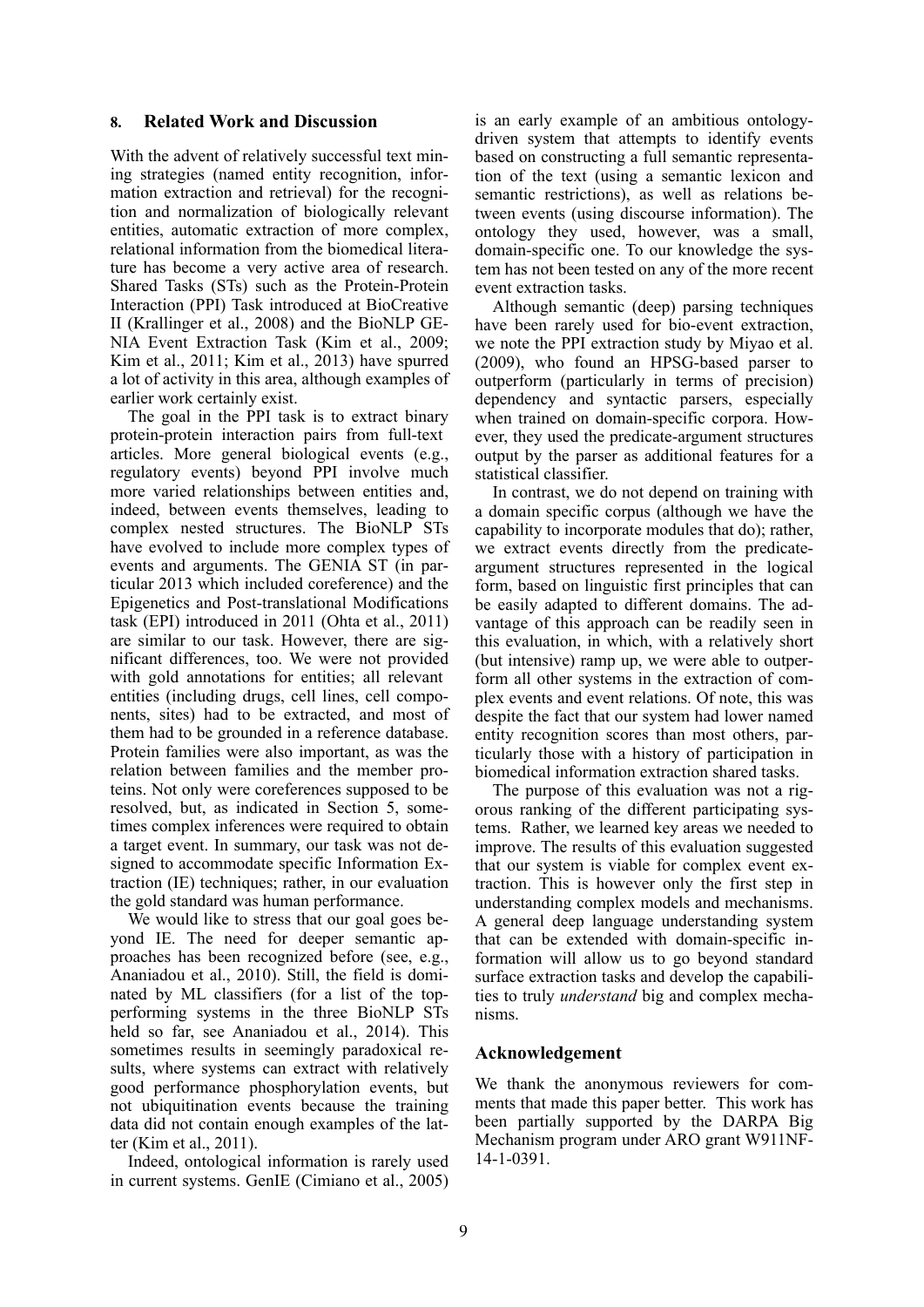#### **References**

- Allen, J. F. (1995). Natural Language Understanding. Redwood City, CA, Benjamin Cummings.
- Allen, J., M. Swift, et al. (2008). Deep Semantic Analysis of Text. Symposium on Semantics in Systems for Text Processing (STEP), Venice, Italy.
- Allen, J. F. (2014). Learning a Lexicon for Broadcoverage Semantic Parsing. ACL Workshop on Semantic Parsing. Baltimore, MD.
- Ananiadou, S., S. Pyysalo, J. Tsujii, and D. B. Kell (2010). Event extraction for systems biology by text mining the literature. *Trends in Biotechnology* 28 (7), 381-390.
- Ananiadou, S., P. Thompson, R. Nawaz, J. McNaught, and D. B. Kell (2014). Event-based text mining for biology and functional genomics. *Briefings in functional genomics*. doi:10.1093/bfgp/elu015.
- Ashburner, M., C. A. Ball, J. A. Blake, D. Botstein, H. Butler, J. M. Cherry, A. P. Davis, K. Dolinski, S. S. Dwight, J. T. Eppig, M. A. Harris, D. P. Hill, L. Issel-Tarver, A. Kasarskis, S. Lewis, J. C. Matese, J. E. Richardson, M. Ringwald, G. M. Rubin, and G. Sherlock (2000). Gene ontology: tool for the unification of biology. *Nature Genetics* 25  $(1), 25-29.$
- Blaylock, N., de Beaumont, W., Allen, J., & Jung, H. (2011). Towards an OWL-based framework for extracting information from clinical texts. In *Proceedings of the 2nd ACM Conference on Bioinformatics, Computational Biology and Biomedicine*, pp. 636-640. ACM.
- Cimiano, P., U. Reyle, and J. Šarić (2005). Ontologydriven discourse analysis for information extraction. *Data & Knowledge Engineering* 55 (1), 59- 83.
- Degtyarenko, K., P. de Matos, M. Ennis, J. Hastings, M. Zbinden, A. McNaught, R. Alcántara, M. Darsow, M. Guedj, and M. Ashburner (2008). ChEBI: a database and ontology for chemical entities of biological interest. *Nucleic Acids Research* 36 (suppl 1), D344-D350.
- Demir, E., Cary, M. P., Paley, S., et al. (2010). The BioPAX community standard for pathway data sharing. *Nature Biotechnology*, 28(9):935-942.
- Diehl, A. D., A. D. D. Augustine, J. A. Blake, L. G. Cowell, E. S. Gold, T. A. Gondré-Lewis, A. M. M. Masci, T. F. Meehan, P. A. Morel, A. Nijnik, B. Peters, B. Pulendran, R. H. Scheuermann, Q. A. Yao, M. S. Zand, and C. J. Mungall (2011). Hematopoietic cell types: prototype for a revised cell ontology. *Journal of biomedical informatics* 44 (1), 75-79.
- Fellbaum, S. (1998, ed.) *WordNet: An Electronic Lexical Database*. Cambridge, MA: MIT Press.
- Finkel, J., T. Grenager and C. Manning (2005). Incorporating non-local information into information

extraction systems by Gibbs sampling. *Proceedings of the Annual Meeting of the Association for Computational Linguistics*.

- Finn, R. D., A. Bateman, J. Clements, P. Coggill, R. Y. Eberhardt, S. R. Eddy, A. Heger, K. Hetherington, L. Holm, J. Mistry, E. L. L. Sonnhammer, J. Tate, and M. Punta (2014). Pfam: the protein families database. *Nucleic Acids Research* 42 (D1), D222- D230.
- Gaudet, P., P.-A. Michel, M. Zahn-Zabal, I. Cusin, P. D. Duek, O. Evalet, A. Gateau, A. Gleizes, M. Pereira, D. Teixeira, Y. Zhang, L. Lane, and A. Bairoch (2015). The neXtProt knowledgebase on human proteins: current status. *Nucleic Acids Research* 43 (D1), D764-D770.
- Gazdar, G., E. H. Klein, G. K. Pullum; I. A. Sag (1985). *Generalized Phrase Structure Grammar.*  Oxford: Blackwell, and Cambridge, MA: Harvard University Press.
- Godin-Heymann, N., Y. Wang, E. Slee and X. Lu (2013). Phosphorylation of ASPP2 by RAS/MAPK Pathway Is Critical for Its Full Pro-Apoptotic Function. *PLoS ONE* 8(12): e82022.
- Gray, K. A., B. Yates, R. L. Seal, M. W. Wright, and E. A. Bruford (2015). Genenames.org: the HGNC resources in 2015. *Nucleic acids research* 43 (Database issue).
- Gremse, M., A. Chang, I. Schomburg, A. Grote, M. Scheer, C. Ebeling, and D. Schomburg (2011). The BRENDA tissue ontology (BTO): the first allintegrating ontology of all organisms for enzyme sources. *Nucleic acids research* 39 (Database issue).
- Hermjakob, H., L. Montecchi-Palazzi, G. Bader, J. Wojcik, L. Salwinski, A. Ceol, S. Moore, S. Orchard, U. Sarkans, C. von Mering, B. Roechert, S. Poux, E. Jung, H. Mersch, P. Kersey, M. Lappe, Y. Li, R. Zeng, D. Rana, M. Nikolski, H. Husi, C. Brun, K. Shanker, S. G. N. Grant, C. Sander, P. Bork, W. Zhu, A. Pandey, A. Brazma, B. Jacq, M. Vidal, D. Sherman, P. Legrain, G. Cesareni, I. Xenarios, D. Eisenberg, B. Steipe, C. Hogue, and R. Apweiler (2004). The HUPO PSI's molecular interaction format — a community standard for the representation of protein interaction data. *Nat Biotech* 22 (2), 177-183.
- Jackendoff, R. (1977). *X-bar-Syntax: A Study of Phrase Structure.* Linguistic Inquiry Monograph 2. Cambridge, MA: MIT Press.
- Kim, J. D., T. Ohta, S. Pyysalo, Y. Kano, and J. Tsujii (2009). Overview of BioNLP'09 shared task on event extraction. In *Proceedings of the Workshop on Current Trends in Biomedical Natural Language Processing* (BioNLP '09), pp. 1-9. ACL.
- Kim, J. D., Y. Wang, T. Takagi, and A. Yonezawa (2011). Overview of Genia event task in BioNLP shared task 2011. In *Proceedings of the BioNLP*